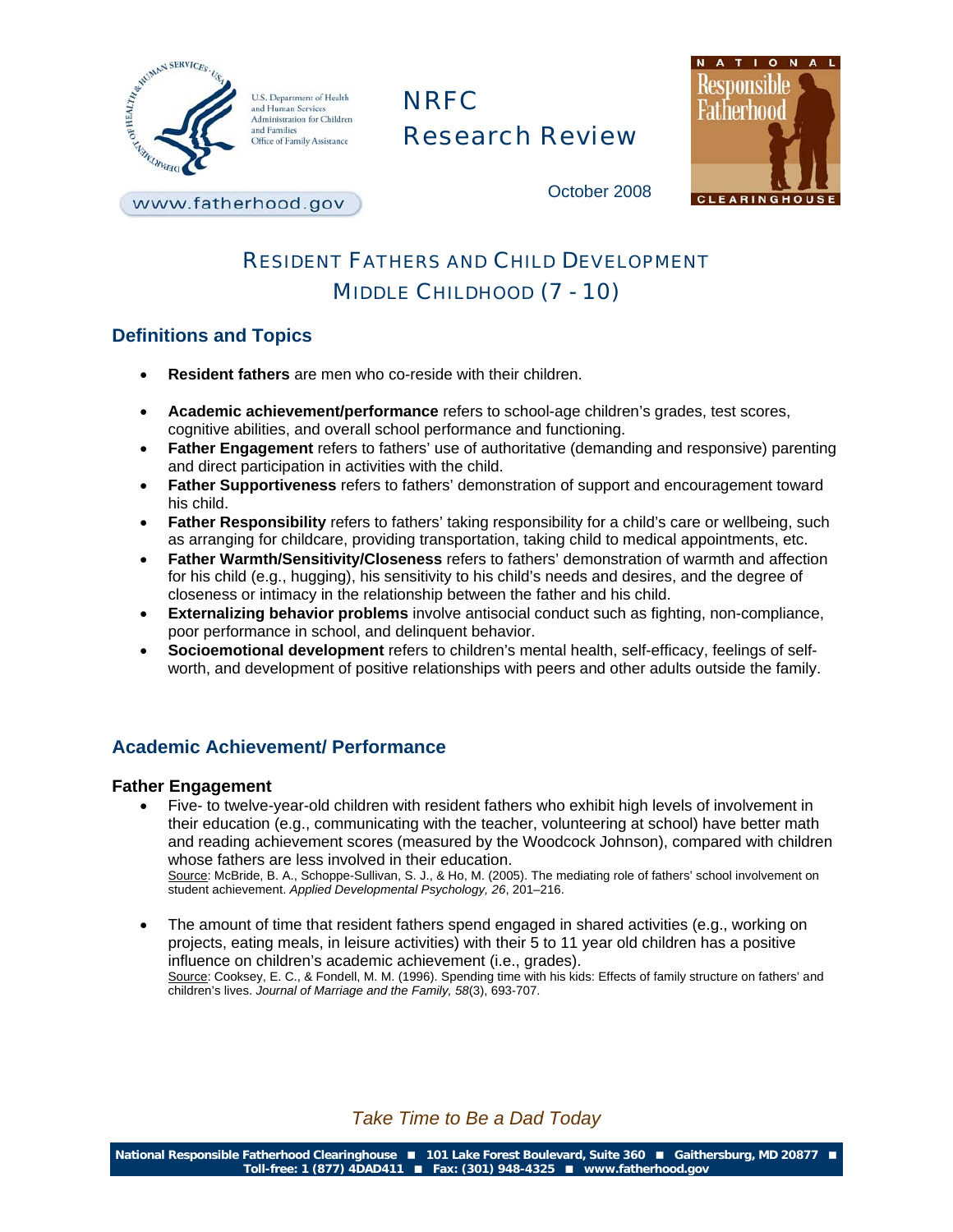



• Children in grades kindergarten through 12 are more likely to do well academically, to participate in extracurricular activities, and to enjoy school and are less likely to have ever repeated a grade or to have been suspended or expelled if their resident fathers have high as opposed to low involvement in their schools (e.g., attending a general school meeting, attending a regularly scheduled parent-teacher conference, attending a school or class event, and serving as a volunteer at the school).

Source: Nord, C. W. (1998). *Students do better when their fathers are involved at school* (NCES 98-121). Washington, DC: U.S. Department of Education, National Center for Education Statistics.

#### **Father Supportiveness**

- Boys whose resident fathers demonstrate a high level of support for their autonomy at 54 months show greater self-reliance, which leads to higher reading and math achievement scores in grade 3 (measured by the Woodcock–Johnson Tests of Psychoeducational Achievement- Revised). Source: National Institute of Child Health and Human Development Early Child Care Research Network. (2008). Mothers' and fathers' support for child autonomy and early school achievement. *Developmental Psychology, 44*(4), 895-907.
- Resident Fathers who show interest in their 10-year-old's education have daughters with higher educational attainment by the time they are age 26. Source: Flouri, E. (2006). Parental interest in children's education, children's self-esteem and locus of control, and later educational attainment: Twenty-six year follow-up of the 1970 British Birth Cohort. *British Journal of Educational Psychology*, Vol. 76 Issue 1, p41-55, 15p.

### **Socioemotional Development**

#### **Father supportiveness**

- Children who perceive their resident fathers as being highly accepting of them (measured by the Parental Acceptance-Rejection Questionnaire, Child PARQ: Father Version) exhibit better psychological adjustment (measured by the Personality Assessment Questionnaire, Child PAQ), compared with children who perceive their fathers as being less accepting. Source: Veneziano, R. A., & Rohner, R. P. (1998 ). Perceived paternal acceptance, paternal involvement, and youths' psychological adjustment in a rural, biracial southern community. *Journal of Marriage and the Family, 60*, 335-343.
- Boys whose resident fathers demonstrate a high level of support for their autonomy at 54 months show greater self-reliance, which leads to higher reading and math achievement scores in grade 3 (measured by the Woodcock–Johnson Tests of Psychoeducational Achievement- Revised). Source: National Institute of Child Health and Human Development Early Child Care Research Network. (2008). Mothers' and fathers' support for child autonomy and early school achievement. *Developmental Psychology, 44*(4), 895-907.

#### **Father Engagement**

- Resident Fathers who were more engaged with their 10- to 11-year-old children (e.g., played with, helped, comforted, and took them on outings) have children with higher self-esteem (measured by the Harter Self Perception Profile) and greater preference for "feminine" activities, compared with children of fathers who were less engaged in these types of caregiving. Source: Deutsch, F. M., Servis, L. J., & Payne, J. D. (2000). Paternal participation in child care and its effects on children's self-esteem and attitudes toward gendered roles. *Journal of Family Issues, 22*, 1000-1024.
- High levels of resident father participation in child care (measured by the Paternal Involvement in Child Care Index, PICCI) are associated with higher levels of empathy (measured by the Index of Empathy for Children and Adolescents) among first-grade boys, compared with boys who have less involved fathers.

Source: Bernadett-Shapiro, S., Ehrensaft, D., & Shapiro, J. L. (1996). Father participation in childcare and the development of empathy in sons: An empirical study. *Family Therapy, 23*(2), 77-93.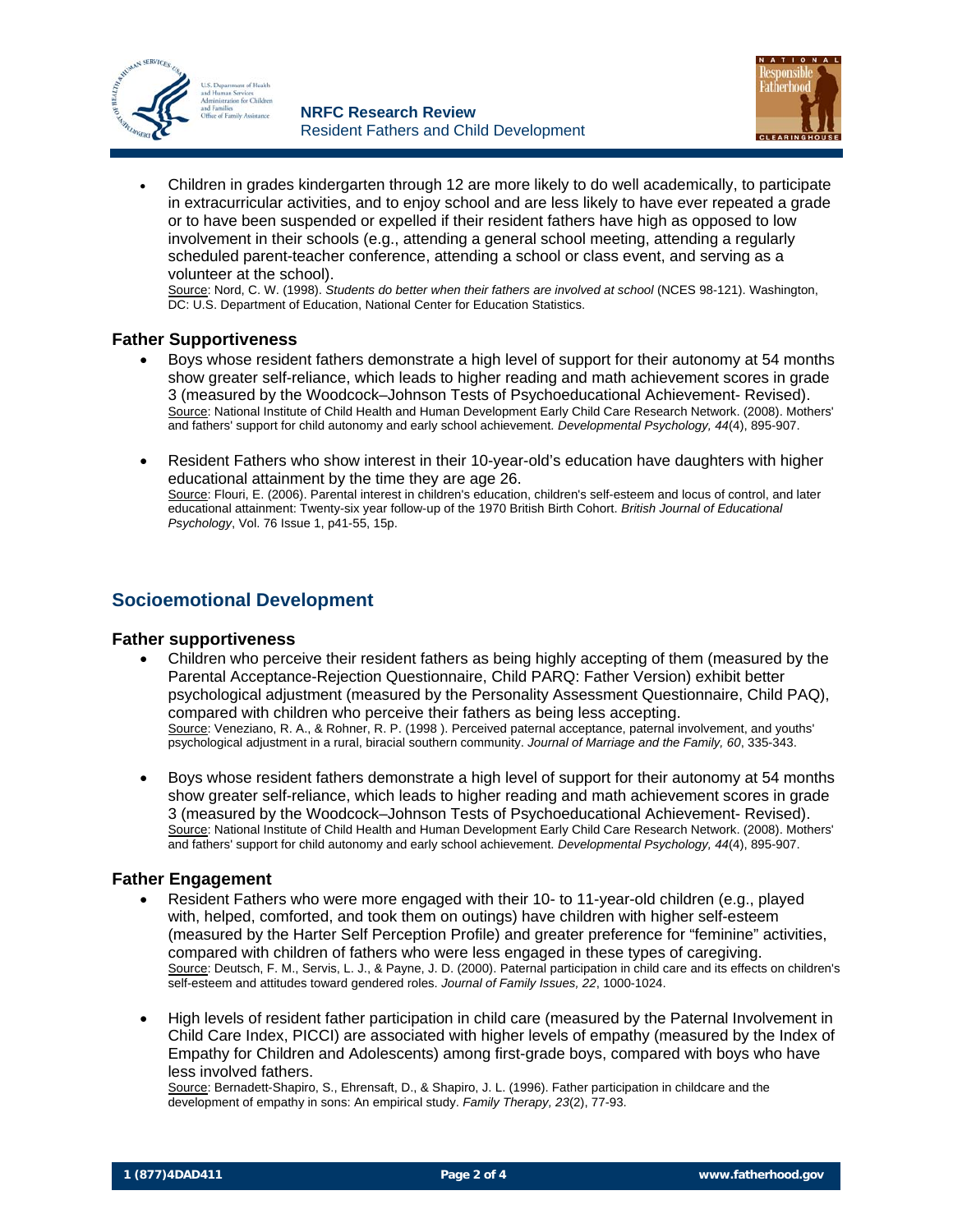



• Six- to eight-year-old Israeli children referred to mental health clinics who have highly involved resident fathers are rated as having less severe mental health problems compared with referred children who have less involved fathers. Source: Soliman, P., & Mayseless, O. B. (1982). Correlates between mother's employment, father's involvement and child's mental health. *Israel Journal of Psychiatry and Related Sciences, 19*(2), 121-127.

#### **Father Responsibility**

• Resident Fathers who took more responsibility for things such as transporting children, planning activities, and arranging childcare have children who express more egalitarian views toward gender roles in the family.

Source: Deutsch, F. M., Servis, L. J., & Payne, J. D. (2000). Paternal participation in child care and its effects on children's self-esteem and attitudes toward gendered roles. *Journal of Family Issues, 22*, 1000-1024.

#### **Father Warmth/ Sensitivity/ Closeness**

• A higher-quality resident father-child relationship or stepfather-stepchild relationship is associated with higher self-esteem (measured by the Piers-Harris Children's Self-Concept Scale) among school-aged children.

Source: Amato, P. R. (1986). Father involvement and the self-esteem of children and adolescents. *Australian Journal of Sex, Marriage & Family, 7*(1), 6-16.

• Children whose resident fathers are behaviorally and emotionally involved when they are 7 to 11 years old have better well-being in adolescence than children whose fathers exhibit less behavioral and emotional involvement. Specifically, boys who indicated that their fathers treated them like grown-ups had better self-esteem and girls who felt they spent enough time with their fathers had better mental health. For both boys and girls, feeling close to their fathers was associated with better self-esteem and life satisfaction.

Source: Wenk, D., Hardesty, C. L., Morgan, C. S., & Blair, S. L. (1994). The influence of paternal involvement on the wellbeing of sons and daughters. *Journal of Marriage and the Family, 56*, 229-234.

## **Externalizing Behaviors**

#### **Father Warmth/ Sensitivity/ Closeness**

- Sixth-grade children who report that their resident fathers are affectionate and caring and who are satisfied and happy with their relationships with their fathers exhibit less of an increase in antisocial behaviors (e.g., delinquency, substance use, violence) over time, compared with children who have a less positive relationship with their fathers. Source: Kosterman, R., Haggerty, K. P., Spoth, R., & Redmond, C. (2004). Unique influence of mothers and fathers on their children's antisocial behavior. *Journal of Marriage and Family, 66*, 762–778.
- High levels of resident father closeness with 5- to 18-year-old children are associated with fewer child behavior problems at home (e.g., running away, trouble with police, emotional/behavioral problems, and parent reports of how difficult the child is to raise) and at school (e.g., repeating a grade, getting suspended/expelled).

Source: Amato, P. R., & Rivera, F. (1999). Paternal involvement and children's behavior problems. *Journal of Marriage and Family, 61*(2), 375-384.